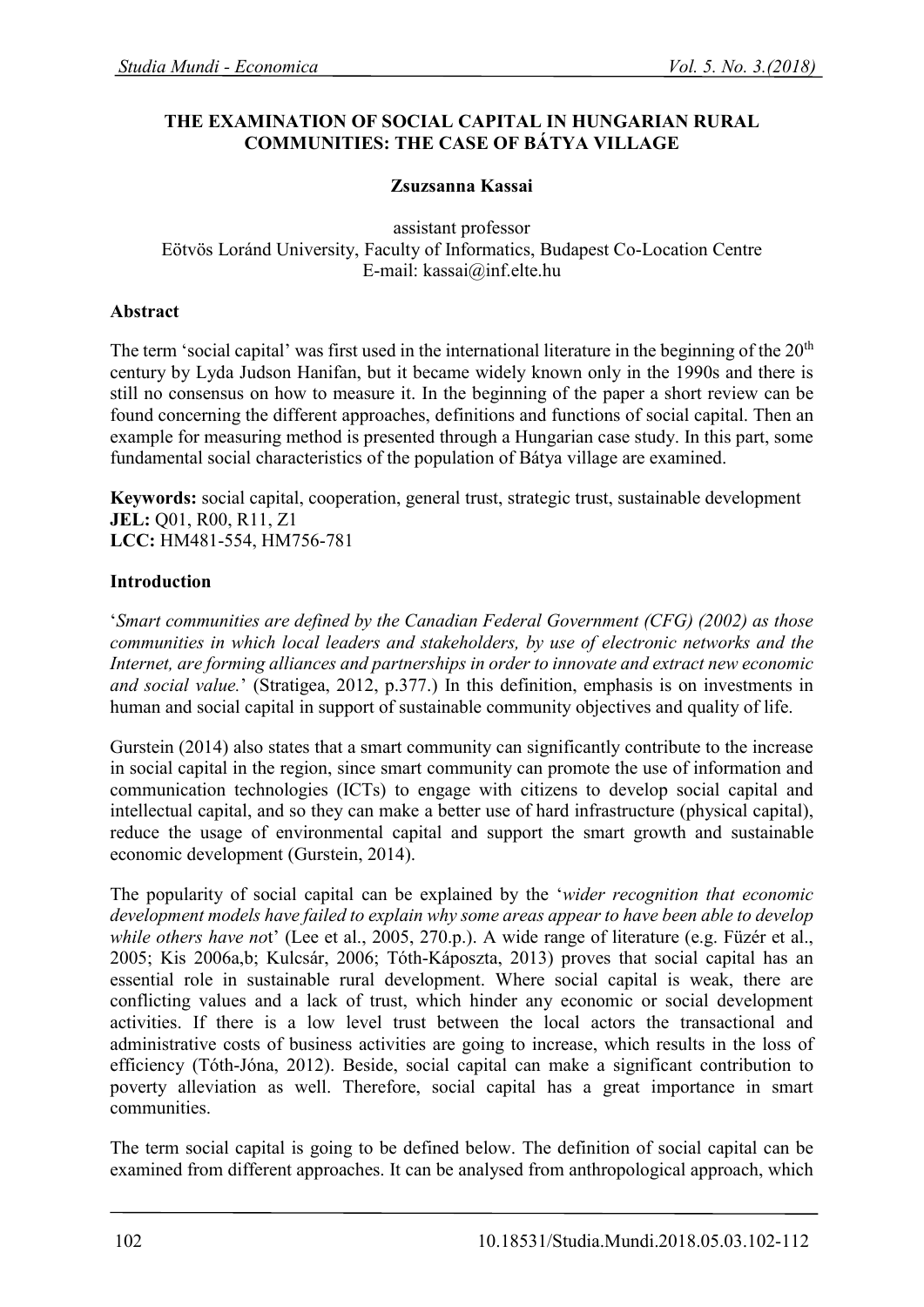mainly focuses on the biological and psychological components of social capital. According to the representatives of this approach, trust and cooperation are basic human needs. As opposed to this point of view, the sociological approach put primarily norms and motivation in the centre of its research. The most important representatives of sociological approach are Pierre Bourdieu and James Samuel Coleman. The economic approach emphasises that cooperation and trust are very significant economic factors; they are among the most important sources of economic efficiency. Its most significant representative is Francis Fukuyama. The political approach brings into focus the examination of relations between social capital and democracy. This point of view stresses that the increase of social capital is essential in order to strengthen democracy, social solidarity and sustainable development (Skrabski-Kopp, 2008; Szakál, 2004).

Since the 1990s social capital has been given a number of different definitions (Fukuyama, 2001). On the basis of the concepts of the above mentioned Bourdieu (1986), Coleman (1988), Putnam (1993, 1995), Fukuyama (1995, 2002) the social capital is a mixture of relations, trust, civil social activity and norms regulating social behaviour. Because of the limitation of the length of this study, only the first three factors are examined.

In the literature three forms of trust are usually distinguished: the general, the strategic and the institutional trust. The general trust is felt towards people who are not known. It is based on empathy. The strategic trust as opposed to the previous form stems from experiences. Such trust can be felt towards relatives, friends, colleagues etc. (Havasi, 2009). Institutional trust is analysed only indirectly in this paper.

An important factor of sustainable rural development is the presence of an active 'social core' in the community (Gerencsér-Áldorfai, 2017; Oláh *et al*., 2012). If the settlement has a 'core' which unites and motivates the community, and to which people representing various interests and values can join, then this 'core' is a basic value of the settlement, which determines success as well. The 'core' of a community is a value which can turn into a strategically important resource by helping the mobilization of local economic and social resources. A fundamental indicator of an active community is the number of non-governmental organizations, since NGOs can contribute significantly to the development of local community, building of social capital and so to the strengthening cooperation among them (Kuti, 1996; Nárai, 2008, 2004; Putnam, 2000; Reisinger, 2012; Szakál, 2004). The role of NGOs in fostering social capital building is very important, since with low level of social capital, there is a lack of trust which can hinder any social or economic development activities in the settlement (Kis, 2006a,b; Ritter, 2014; Tóth and Jóna, 2012).

Local non-governmental organizations can activate the community members, and so can foster their integration into the local society (Kuti, 1996). According to Áldorfai et al. (2016), the characteristics of membership in NGOs may refer to the intensity of social participation and the strength of local communities. Besides, such organizations have a great importance from economic (e.g. contribution to GDP, employment, etc.) and development policy point of view and promote the appropriate operation of democracy (Reisinger, 2012). Thus, nongovernmental organizations can provide a better quality of life for community members.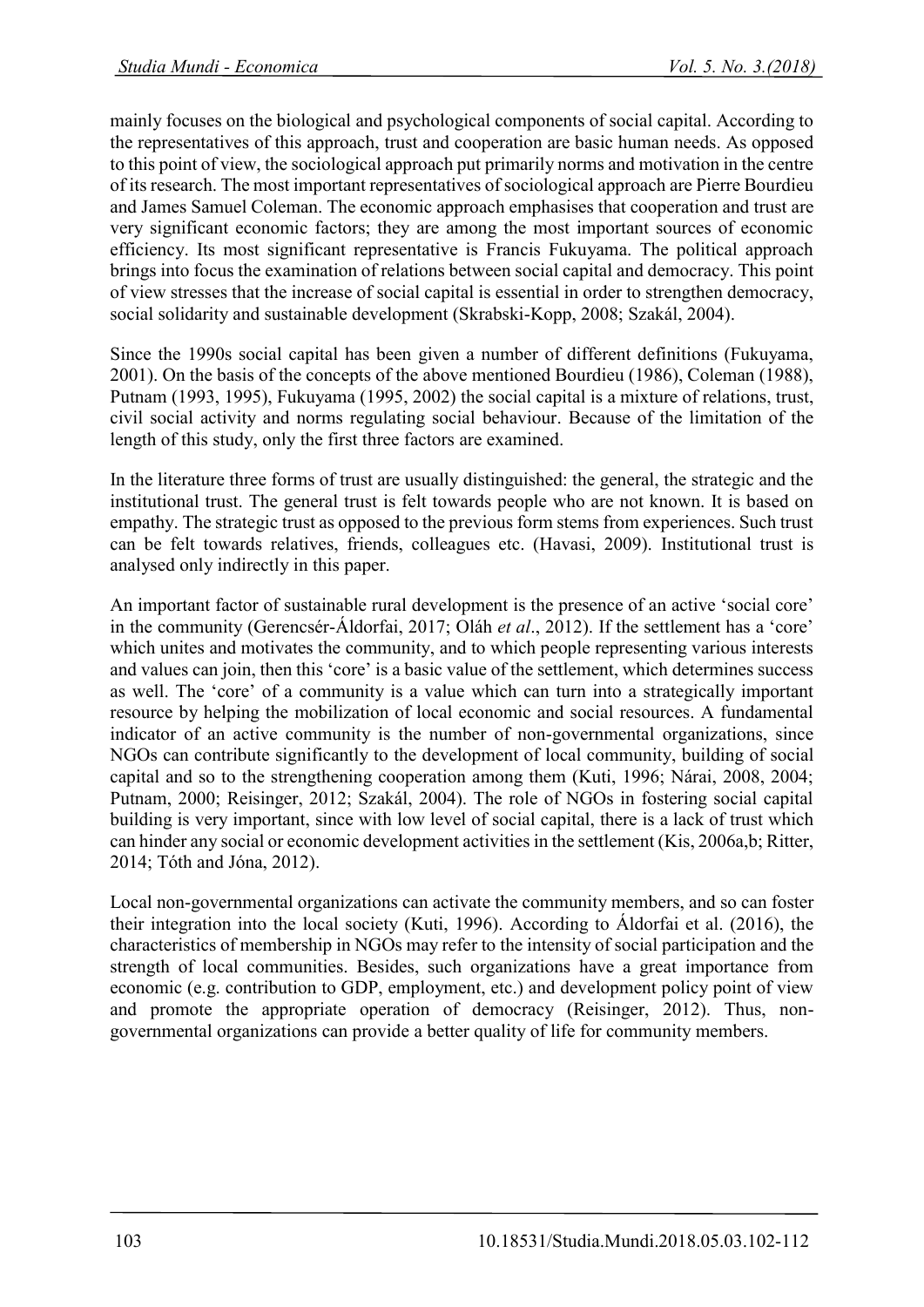### **Material and methods**

## *The Study Area*

Bátya is a small village in Bács-Kiskun County in the Southern Great Plain Region (Fig. 1.).

The population number is around 2000 people. Bátya village faces serious demographic problems. Since the beginning of the  $20<sup>th</sup>$  century the population has been continuously decreasing. The main reasons for that is the natural decrease in population and the negative net migration rate (HCSO, 2015). In addition, the ageing index was 129% in 2011, so Bátya is an ageing village. Moreover, the educational level of the villagers is lower than the average educational level in Bács-Kiskun County. Therefore, it is not surprising that the unemployment rate in Bátya village (8% in 2011) is higher than county average value (5% in 2011) (HCSO, 2011). Scientific evidence shows that the enhancement social capital can contribute to the solving of such demographic problems (Füzér et al., 2005).



**Figure 1. Location of Bátya village** Source: own editing based on questionnaire survey, 2017

This study is based on an extended primary data collection, since a questionnaire survey in 237 households of Bátya village (Fig. 1) were conducted and semi-structured interviews were made with the key actors of local rural development in the summer of 2016.

#### *The characteristics the sample*

In the questionnaire survey simple random sampling was used. The survey was territorially fully representative, while from demographic point of view only partially representative. In Bátya the sex ratio of the population was 48% male and 52% female in 2015. In the questionnaire survey men were a bit underrepresented, since their ratio was 44%. The main reason for that is the participation willingness in our survey of female inhabitants was higher.

In my survey the children (below 18years) were excluded. This is one of the reasons why the, the Youth were underrepresented in the sample, while the elder population was highly overrepresented (Table 1). Besides, the survey was done in the summer and many economically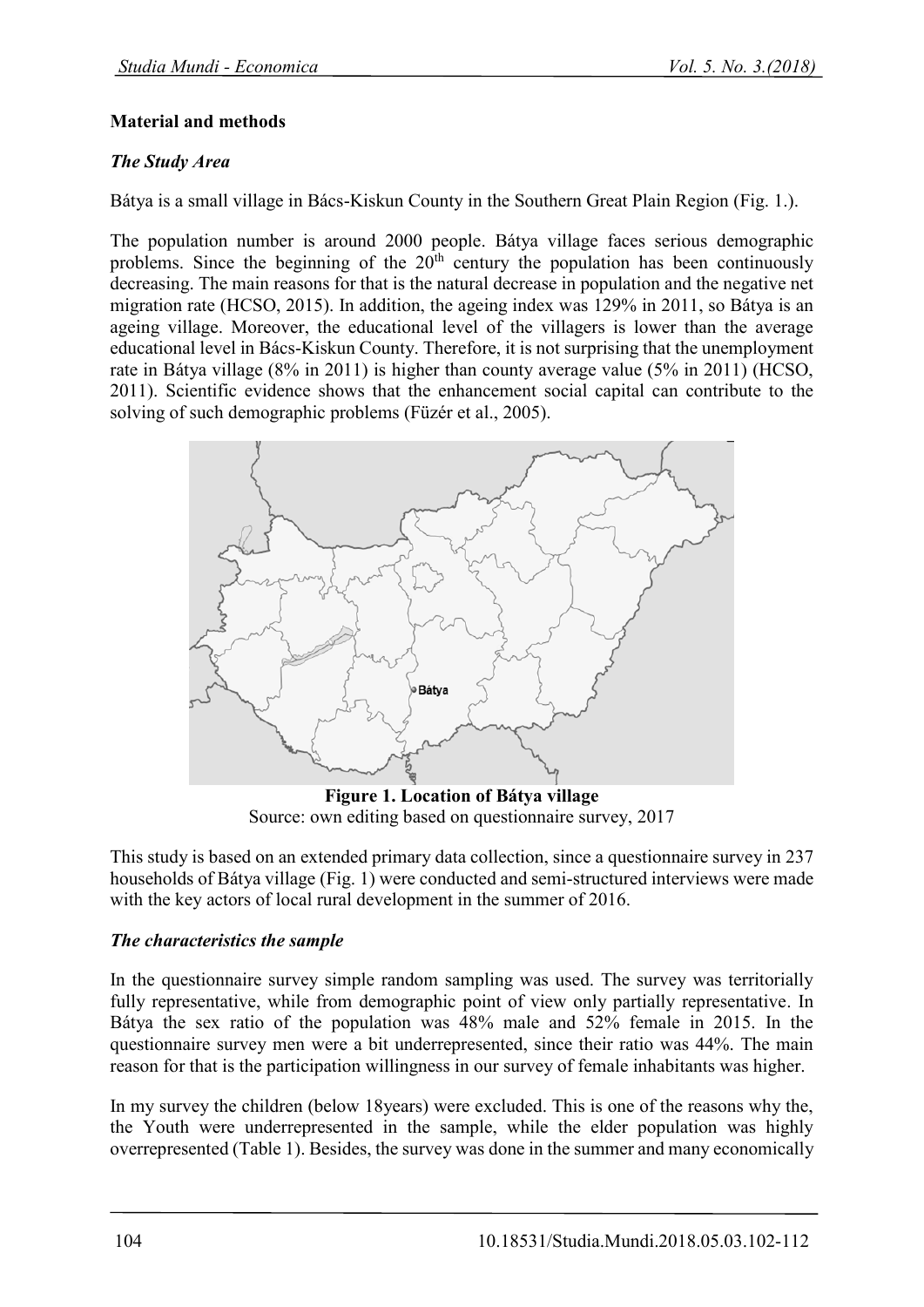active person worked in agriculture were too busy to take part in the research, while others were on holiday.

|                    | population | sample |
|--------------------|------------|--------|
| 0-19 years         | 19%        | $5\%$  |
| $20-39$ years      | 25%        | 18%    |
| 40-59 years        | $31\%$     | 31%    |
| $60+ \text{years}$ | 25%        | 46%    |
|                    |            |        |

# **Table 1. Age Distribution of the Population and Respondents**

Source: own edition based on HCSO, 2015 and questionnaire survey, 2016

Because of the age structure of the population the marital status of the population and the sample also differed. The proportion of single was lower by 14% and the proportions of widowed and married were higher by 6% and 9% in the sample compared to population.

Since the children were excluded and the higher educated people showed a higher willingness to participate in the research, the proportion of non-educated was lower by 8%, while the proportion of tertiary education attainment was higher by 9%, compared to population.

Besides, semi-structured interviews were made with some local experts: Ilona Zsebics, the mayor; Csaba Fekete, the deputy mayor; Linda Noémi Bukros, the notary; and Zoltán Fehér, the retired associate professor from Eötvös József College.

# *Methods*

General trust is examined with the help of two statements, which were contradictory: 1) '*Most people can be trusted*.' 2) '*Most people would exploit you, if they could*.' Strategic trust was also studied by the agreement with the following two statements: 1) '*Most friends can be trusted*.' 2) '*Most friends/family members can be trusted*.' To reveal the level of institutional trust, I assess the answers for the question whether who should be asked about important issues concerning the village and its community. After that two components of social activity are studied. First, the willingness to do voluntary work and second, the membership of social organization are examined.

Frequencies are calculated from the so gained primary data. The results are demonstrated with the help of graphs. The relations between trust of respondents and their demographic characteristics (sex, age, marital status and qualification) are studied by cross-tabulation analysis.

# **Results**

First, the general trust level was examined. The research findings proved that general trust felt towards foreign people was quite unfavourable (see Figure 2.). It can be seen below that almost two-third of the respondents (64%) does not agree with the statement that **'***Most people can be trusted*'. Only 35% stated that they could trust in foreign people, who they did not know and who could view things differently as they do.

The national general trust values are more favourable than the values in Bátya village. In the research of TÁRKI, called Economic Culture, 44% of the Hungarian respondents stated that most people can be trusted. However, in Bátya village only 35% thought the same thing. So the general trust value is worse than the national average.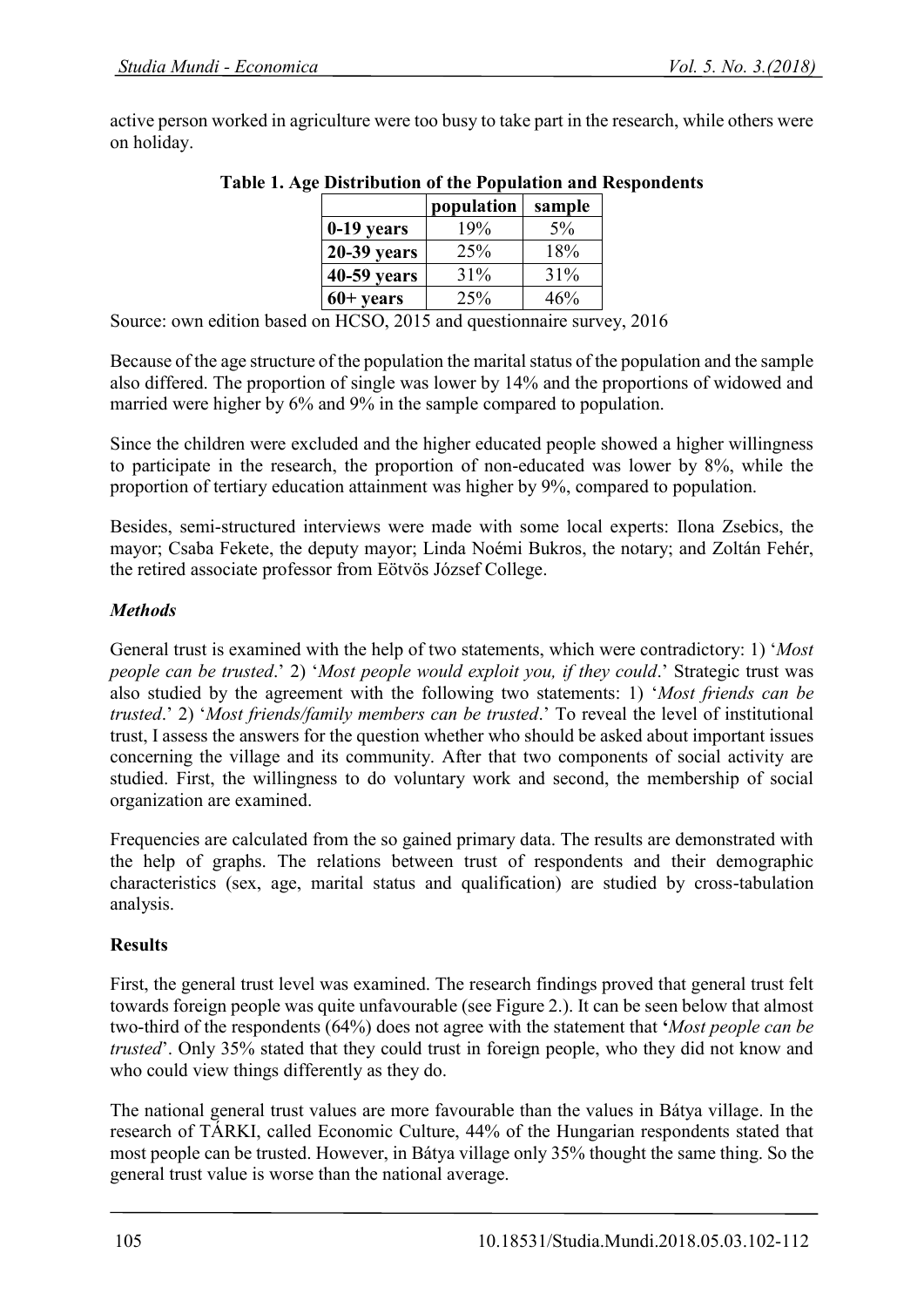

**Figure 2. General trust in Bátya village I. ('***Most people can be trusted***.') (%)** Source: own editing based on questionnaire survey, 2017

The results concerning general trust were checked by a contrary statement in the survey (see Figure 3.). It was examined how much the respondents agreed that '*Most people would exploit you, if they could*'. Similar results were obtained to the previous findings, since 58% did not trust in foreign people, because they felt foreign people would have exploited them. Only twofifth of the respondents disagrees with this statement.



**Figure 3. General trust in Bátya village II. ('***Most people would exploit you, if they could***.') (%)** Source: own editing based on questionnaire survey, 2017

Based on the findings of cross-tabulation analysis, it can be established that the sex, the age, the marital status and the qualification of respondents do not significantly relate to the level of general trust based, since the Asymptotic Significance (2 Sided) for Pearson Chi-Square

statistics were higher than 0.05. They were: 0.338 for sex; 0.138 for marital status; 0.645 for age and 0.910 for qualification in case of the first statement, while 0.540 for sex; 0.450 for marital status; 0.670 for age and 0.620 for qualification in case of the second statement.

Although there was not significant relationship, it was found that mostly those respondents did not trust in foreign people who were retired or unemployed. Some of them had less empathic personality, while others gained some unpleasant experiences with foreign people concerning trust and so they could hardly trust in anybody.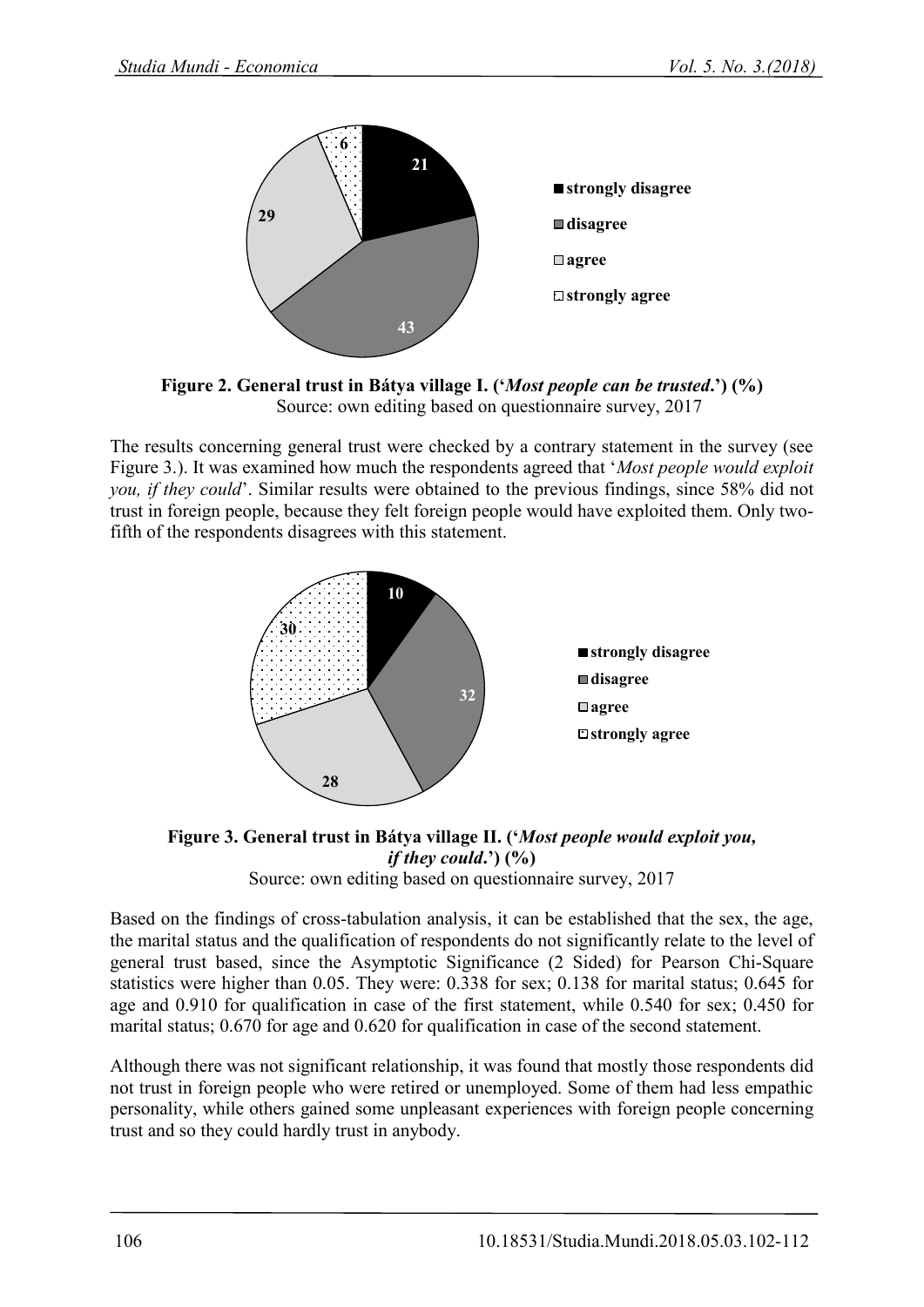However, the strategic trust was much more favourable, much stronger than the general trust in the village. Especially, strategic trust felt towards family members was very high (see Fig. 4.). 94% agreed with the statement '*Most family members can be trusted'*. Only a few people (6%) did not trust in their relatives. According to the findings of cross-tabulation analysis, these people are mainly those who had got divorced or disappointed in their spouse or relatives. The Asymptotic Significance (2 Sided) for Pearson Chi-Square statistic was 0.019 for marital status. The relationship was quite weak, the Cramer's V statistic was only 0.253, which means the marital status of respondents has a small effect on trust felt towards family members. The Adjusted Residual was only in case of the divorced  $(+3.4)$  greater than  $+2$ , which means there was significant relationship between the divorced respondents and disagreement with the statement of 'Most family members can be trusted'.

However, this analysis also revealed that similarly to general trust the sex, the age and the qualification of respondents did not influence significantly the trust felt towards family members, since the Asymptotic Significance (2 Sided) for Pearson Chi-Square statistics were higher than 0.05 (0.872 for sex; 0.073 for age and 0.061 for qualification).



**Figure 4. Strategic trust in Bátya village (**'*Most friends/family members can be trusted.'***) (%)** Source: own editing based on questionnaire survey, 2017

It was found that the other component of strategic trust, the trust felt towards friends was also very high in Bátya village (see Figure 4.). The survey highlighted that 85% of the inhabitants trusted in their friends. Based on this fact it can be stated that the villagers are not isolated, even they are opened and friendly.

Based on cross-tabulation analysis the level of trust felt towards friends is not in significant relation with the demographic characteristics (the sex, the age or marital status and qualification) of respondents, so these factors did not influence meaningfully the strength of strategic trust. The Asymptotic Significance (2 Sided) for Pearson Chi-Square statistics were higher than 0.05 (0.086 for sex; 0.373 for marital status; 0.456 for age and 0.138 for qualification).

I also made attempt to map who can most significantly influence the public opinion in the village. To examine this issue, two questions were placed in the questionnaire survey: 1) In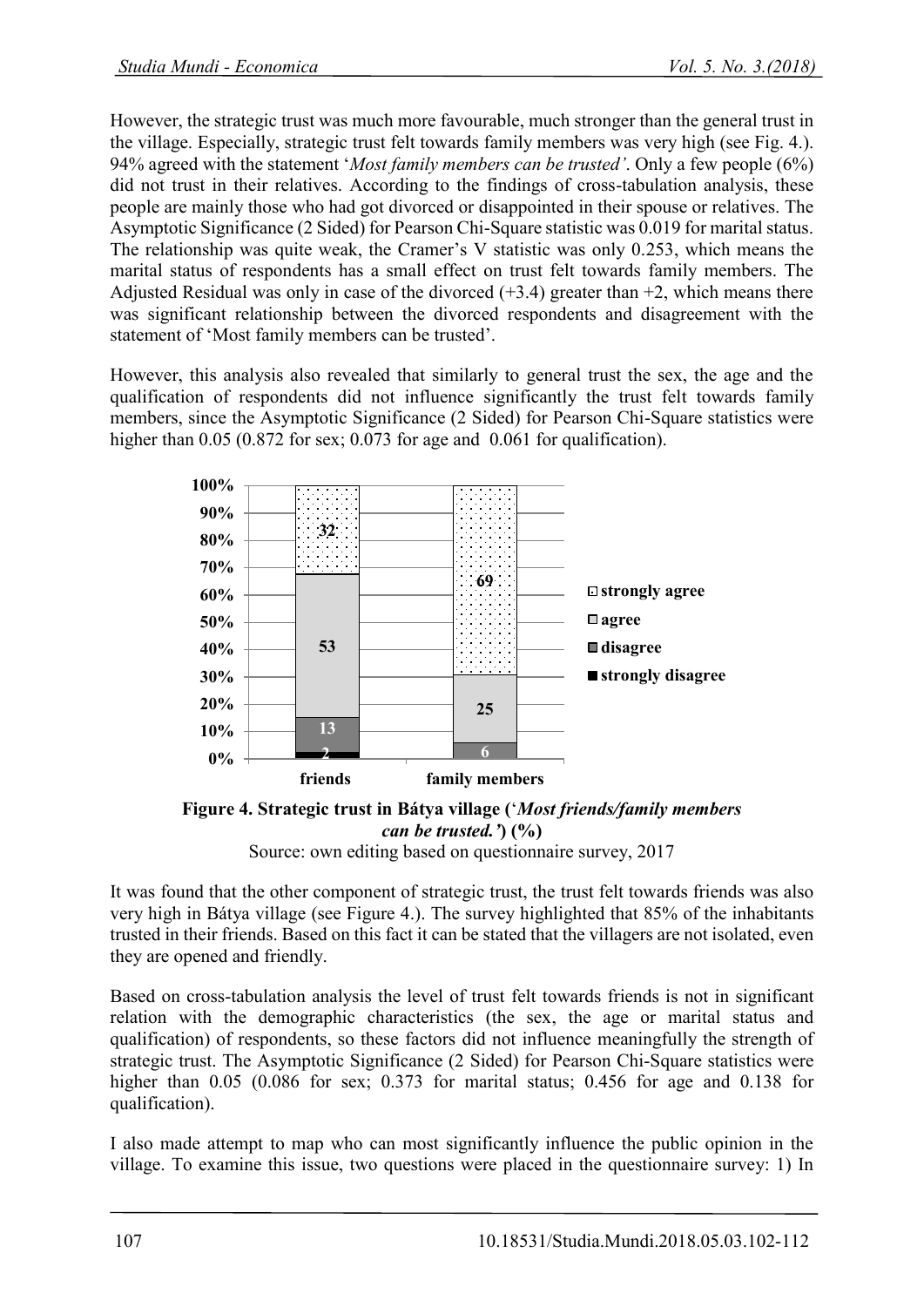your opinion, who should be asked about the important issues concerning the village?; 2) Who do you talk to regularly?

It is also not surprising that staff members of the local government are the most frequently mentioned persons, since they are the best-know actors in the village. Most respondents said that the opinion of the mayor, Ilona Zsebics should be taken into account. The deputy mayor, Csaba Fekete was on the second place, the notary, Linda Noémi Bukros was on the fourth place and a local representative, József Mészáros was on the fifth place. There was only one academic person among the most popular people. He was Zoltán Fehér, the retired associate professor from Eötvös József College, who has conducted local historic and ethnographic researches for decades (Fig. 5.).

On the other hand, it is a quite unfavourable result that the proportion of those who do not know who should be asked about the important issues related to the village was quite high.



**Figure 5. Who should be asked about the important issues related to village? (capita)** Source: own editing based on questionnaire survey, 2017

I also asked the villagers to make a list of people they talk to regularly. It was surprising that there were only rarely overlaps among answers. That means there were only a few people who were mentioned by two-three respondents. This indicates that there is not a person who would be in the center of the community, who could be an informal local initiator or leader. Most of the villagers talk only with their direct neighbours and relatives regularly.

The last studied component of social capital was civil social activity, which can be considered quite low at the settlement. It was found that only one-fourth (24%) of the population was regularly engaged in some kind of voluntary services. Most of them supported some annually organized local community programmes, where some of them have cooked or baked, while others packed or cleaned the site, etc. Less people did regularly voluntary work (e.g. participated in the maintenance and decoration of church, in renewing and building community buildings or in waste collecting initiatives, etc.). Some other people mentioned that they helped their old relatives, friends, or engaged in free distribution of meals or donated blood.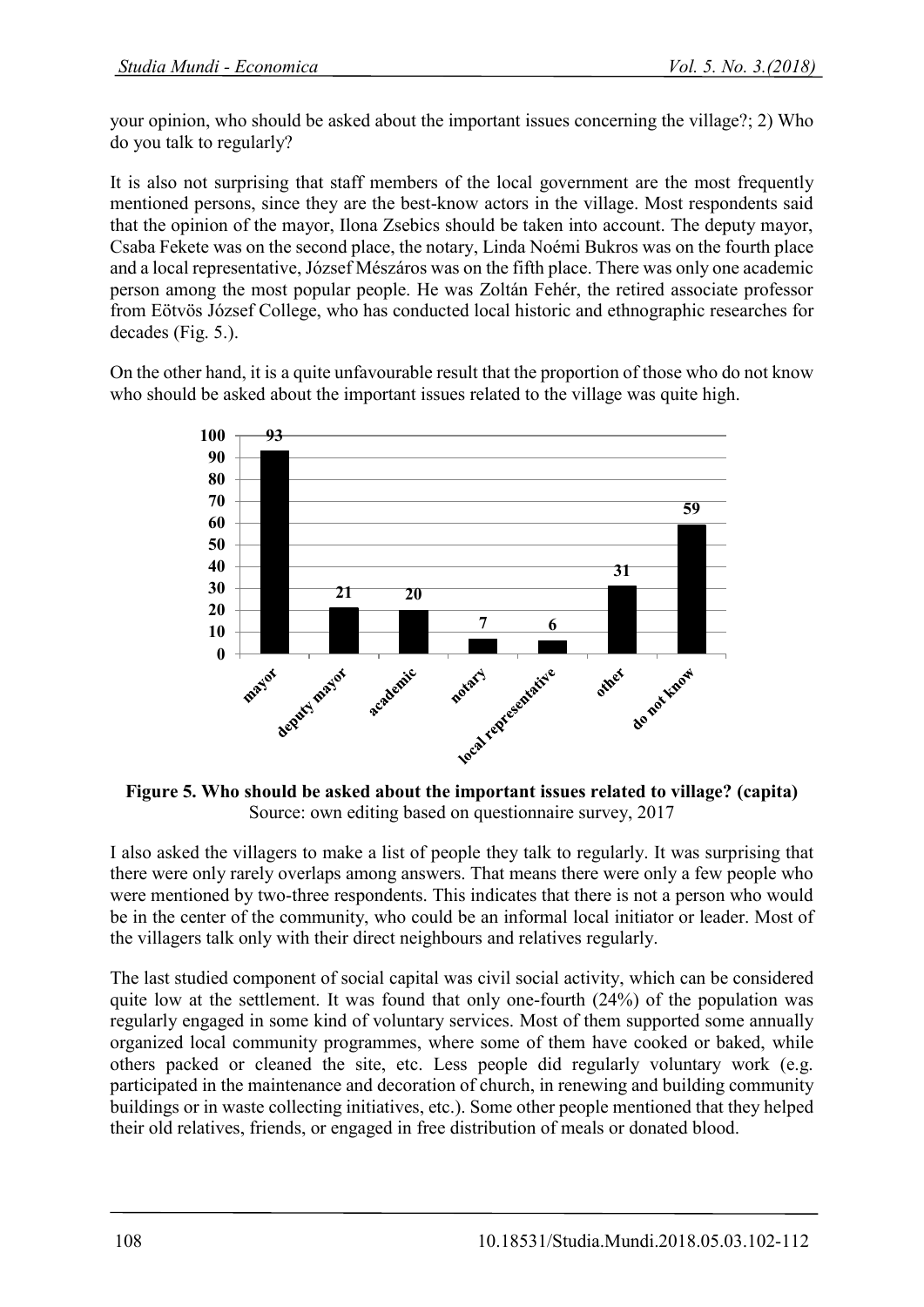The other fundamental component of social activity is the membership in social organizations. Although the level of volunteering is quite low, almost a quarter of the respondents (22%) were a member at least in one social organization. However, later it became light that most of them were only passive member of these organizations.

During our research 12 social organizations registered in Bátya village (Table 2). Most of the organizations provide cultural (e.g. Bátyai Fokhagymások Hagyományőrző, Gasztronómiai és Kulturális' Association, 'Bátyai Hagyományőrző és Nemzetiségi' Association, 'Bátyai Katolikus Olvasókör', 'Danúbia Ifjúsági Fúvószenekar' and 'Vodencia Horvát Nemzetiségi Táncegyüttes') or sport activities ('Bátyai Sport' Association, 'Bátyai Sporthorgász' Association and 'VARAJTI Hagyományőrző Íjász Sport' Association).

# **Table 2. Social organizations in Bátya village**

- 1 'Bátyai Gyermekekért' Foundation
- 2 'Magyar Epilepsziával Élők' Foundation
- 3 'Bátyai Fokhagymások Hagyományőrző, Gasztronómiai és Kulturális' Association
- 4 'Bátyai Hagyományőrző és Nemzetiségi' Association
- 5 'Bátyai Katolikus Olvasókör'
- 6 'Bátyai Sport' Association
- 7 'Bátyai Sporthorgász' Association
- 8 'Kaláka Nagycsaládosok' Association
- 9 'Polgárőr' Association Bátya
- 10 'VARAJTI Hagyományőrző Íjász Sport' Association
- 11 'Danúbia Ifjúsági Fúvószenekar'
- 12 'Vodencia Horvát Nemzetiségi Táncegyüttes'

Source: own editing based on the data of Civil Szervezetek Névjegyzéke, 2017

# **Conclusions and Recommendations**

The study has focused on the examination of the social capital which has a crucial role in smart development. First, the relation between social capital and smart communities was expounded. After that the four approaches to examine social capital were presented and then its main benefits were summarized. It can be concluded social capital has a vital role in both sustainable development.

A complex definition was demonstrated in the Introduction chapter, according to which social capital is a mixture of relations, trust, civil social activity and norms regulating social behaviour. The first three components of social capital were examined in this paper, namely the trust level, the relations among local people and the social activity. A special method based on primary and secondary data collection was demonstrated to measure the social capital in a small rural village, called Bátya.

A significant difference was found between the two forms of trust, general and strategic trust in Bátya village. The general trust felt towards foreign people based on empathy has quite unfavourable values. Although Hungary is among the countries having low level of general trust, these results are even much worse than in other Hungarian settlements took part in the research of Tárki in 2009. I revealed that the local community was separated into two groups on the basis of supporting the current or the previous mayor and there were many social and political conflicts between these groups.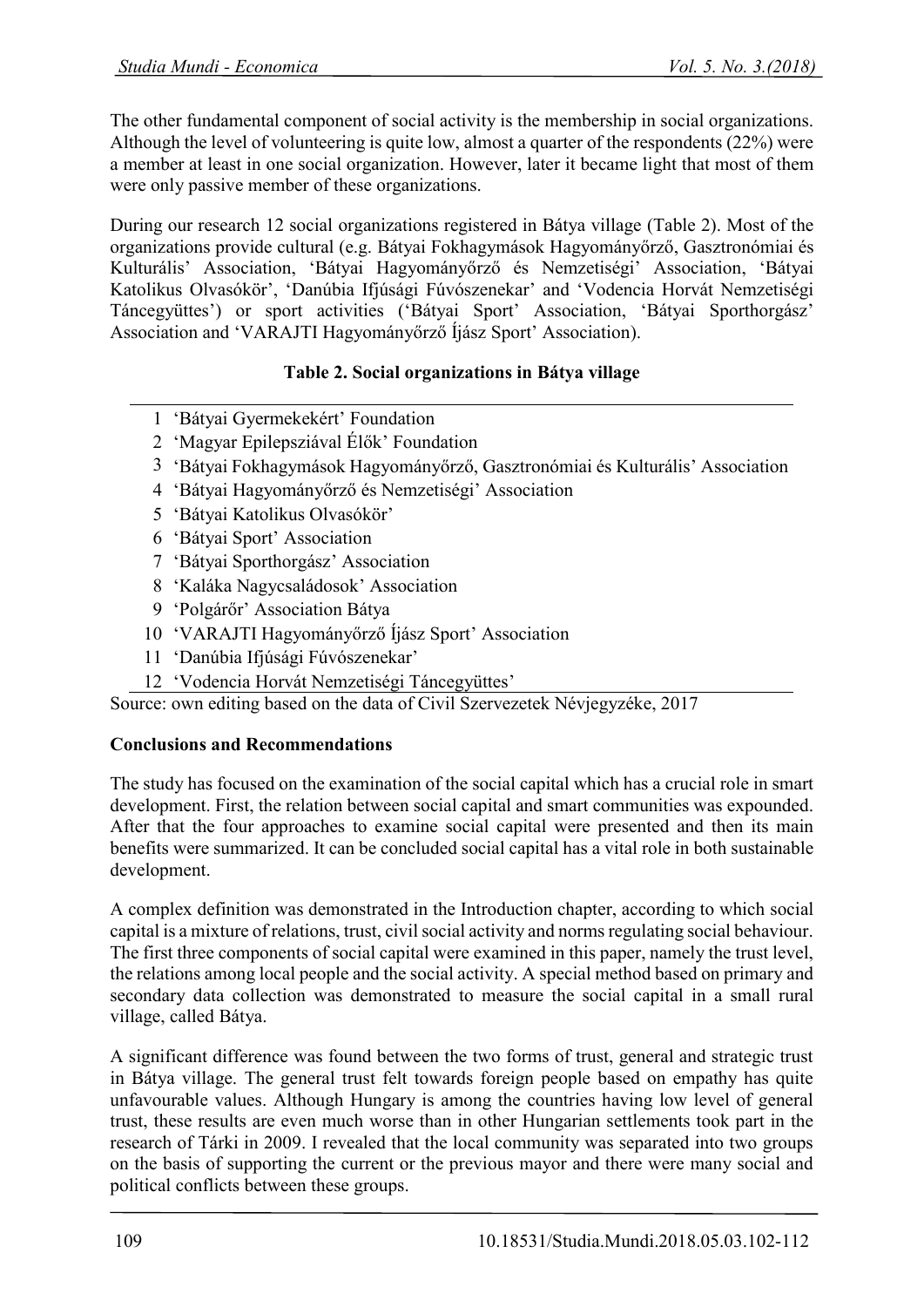On the other hand, the situation in case of strategic trust felt towards family members and friends was much more favourable. Most of the inhabitants trusted both in their relatives, and their friends, and so they can easier go through difficulties by social support. It is typical that if is a low level of the general trust can experienced in a community, the strategic trust is high, since people can trust only in people they know well and understand.

It can be concluded that the trust in institutions similarly to general trust is quite weak. The institutional trust was examined by the question whose opinion should be taken into account concerning village issues. As I expected, the mayor and deputy mayor were most often mentioned. However, they were not indicated as many times as in in my previous researches in other Hungarian rural settlements. Moreover, the proportion of those who could not mention anybody whose view should be taken into account was quite high (25%).

Concerning the third examined component of social capital, the civil social activity, I found that it was also quite low in Bátya village. Less than one-fourth of population did some voluntary work regularly and even less respondents were member at least in one civil social organization.

In the light of all the foregoing, it can be concluded that there is a medium strong social capital in Bátya villages. A special emphasis should be put on the enhancement of trust in the future. Building up trust takes a lot of time, but it could be accelerated by increasing the number of personal meeting. More attention should be given to the introduction of advantages and possibilities of membership in local social organizations and volunteer works. Moreover, the awareness of social organizations should be raised, too. So the social participation and activity might be also increased in long term.

# **Acknowledgement**

ENATERA FROFORRÁSOK This study is supported by the ÚNKP-17-4, New National Excellence Program of the Ministry of Human Capacities.

# **References**

- 1. Áldorfai, Gy. Czabadai, L. Topa, Z. (2016): A methodology for the foundation of a CLLD programme. In: L. Mura, M. Bumbalová, M. Gubáňová (eds.) (2016): Sustainability of Rural Areas in Practice Conference, 2015.12.03-2015.12.04. Nitra: Slovak University of Agriculture, pp. 103-110.
- 2. Bourdieu, P. (1986): The forms of capital. In: Angelus, R. (eds.) (1997): A társadalmi rétegződés komponensei. Új Mandátum, Budapest, Hungary, pp. 156-177.
- 3. Coleman, J.S. (1988): Social Capital in the Creation of Human Capital. In: The American Journal of Sociology, 94 (Supplement), pp. 95-120.
- 4. Fukuyama, F. (2002): Social Capital and Development: The Coming Agenda. In: SAIS Review, 22 (1), pp. 23-37.
- 5. Fukuyama, F. (2001): Social capital, civil society and development. In: Third World Quaterly, 22 (1), pp. 7-20.
- 6. Fukuyama, F. (1995): Social Capital and the Global Economy: A Redrawn Map of the World. In: Foreign Affairs, 74 (5), pp. 89-103.
- 7. Füzér, K. Gerő, M. Sik, E. Zongor, G. (2005): A társadalmi tőke növelésének lehetőségei fejlesztéspolitikai eszközökkel. Fejlesztéspolitika társadalmi hatásai 4. TÁRKI, Budapest.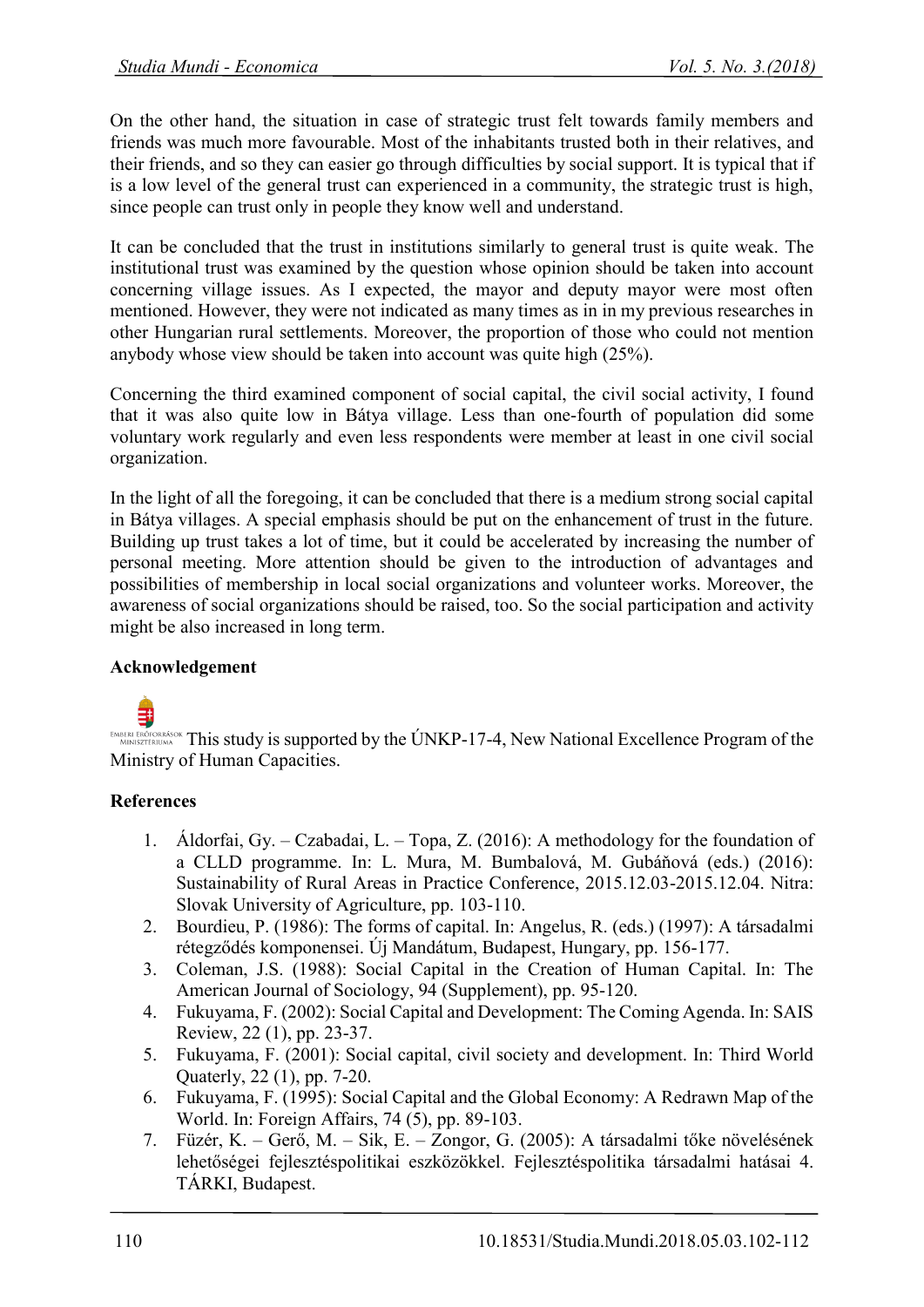- 8. Gerencsér, I. Áldorfai, Gy. (2017): Közösségi szerepvállalás helyi fejlesztési stratégia kialakításában. In: Studia Mundi – Economica, 4 (1), pp. 26-34.
- 9. Gurstein, M. (2014): Smart Cities vs. Smart Communities: Empowering Citizens not Market Economics. In: Gurstein's Community Informatics, 10(3), n.p.
- 10. Havasi, V. (2009): Az értékrend és az életminőség összefüggései. PhD thesis, Debreceni Egyetem, Közgazdaságtudományi Doktori Iskola, Debrecen.
- 11. Kis, K. (2006a): A társadalmi tőke, mint a társadalmi és gazdasági folyamatokat befolyásoló erőforrás. In: Agrártudományi Közlemények, 2006/20. különszám, pp. 69- 73.
- 12. Kis, K. (2006b): Partnerség és társadalmi tőke a vidékfejlesztésben. In: Parola, (2-3), pp. 28-31.
- 13. Kulcsár, L. (2006): A vidékfejlesztés alapjai. Szent István University, Gödöllő.
- 14. Kuti, É. (1996): A nonprofit szervezetek szerepe a kilencvenes évek magyar társadalmában és gazdaságában (The role of non-profit organizations in the society and economy of Hungary in the 1990s). Közgazdasági Szemle, 1996/1, pp. 18-30.
- 15. Lee, J. Árnason, A. Nightingale, A. Shucksmith, M. (2005): Networking: Social Capital and Identities in European Rural Development. In: Sociologia Ruralis, 45 (4), pp. 269-283.
- 16. Nárai, M. (2008): A nonprofit szervezetek helye és szerepe a helyi társadalmak életében – A nyugat-dunántúli nonprofit szektor helyzetfeltárása (The role of nonprofit organizations in local societies). ELTE Szociológiai Doktori Iskola, Budapest.
- 17. Nárai, M. (2004): A civil szervezetek szerepe és jelentősége az egyének, közösségek, illetve a társadalom számára. Education, 2004/4, pp. 616-634.
- 18. Oláh, I. Nagy, A. Ökrös, I. (2012): The role of local communities in the local economic development. Annals of the Polish Association of Agricultural and Agribusiness Economists, 14 (6), pp. 196-199.
- 19. Putnam, R. (2000): Bowling Alone. The Collapse and Revival of American Community. Simon & Schuster, New York, 541p.
- 20. Putnam, R. D. (1995): Bowling Alone: America's Declining Social Capital. In: Journal of Democracy, 6 (1), pp. 65-78.
- 21. Putnam, R. D. (1993): The Prosperous Community: Social Capital and Public Life. In: The American Prospect, 13 (4), pp. 35-42.
- 22. Skrabski, Á. Kopp, M. (2008): A bizalom, mint a társadalmi tőke központi jellemzője. In: Vigilia, 73 (10), pp. 722-730.
- 23. Reisinger A. (2012): Civil/nonprofit szervezetek a kohéziós politikában elméleti alapok (Civil/non-profit organisations in the cohesion policy – theoretical background). Tér és társadalom, 26(1), pp. 41-65.
- 24. Ritter, K. (2014): Potential of the Social Economy in Development Policites The Case of Africa. In: Gy. I. Neszmélyi (ed.) (2014): Socio-Economic and Regional Processes in the Developing Countries, pp. 176-186.
- 25. Stratigea, A. (2012): The concept of 'smart cities'. Towards community development? In: NETCOM, 26 (3-4), pp. 375-388.
- 26. Szakál, Gy. (2004): A társadalmi tőke hatása az oktatásra, egészségre és a civil szférára. In: Szakál, Gy. – Gergely, A. (szerk.): Társadalmi tőke, karrieresélyek, viselkedésminták. MTA, Budapest, pp. 6-20.
- 27. Tóth, T. Jóna, Gy. (2012): Concepts of the Territorial Capital. In: SELYE E-STUDIES, pp. 1-15. At: <http://selyeuni.sk/gtk/e-studies/en.html> Downloaded: 19.08.2017.
- 28. Tóth, T. Káposzta, J. (2013): Tervezési módszerek és eljárások a vidékfejlesztésben. Debreceni Egyetem Gazdálkodástudományok Centruma, Debrecen.